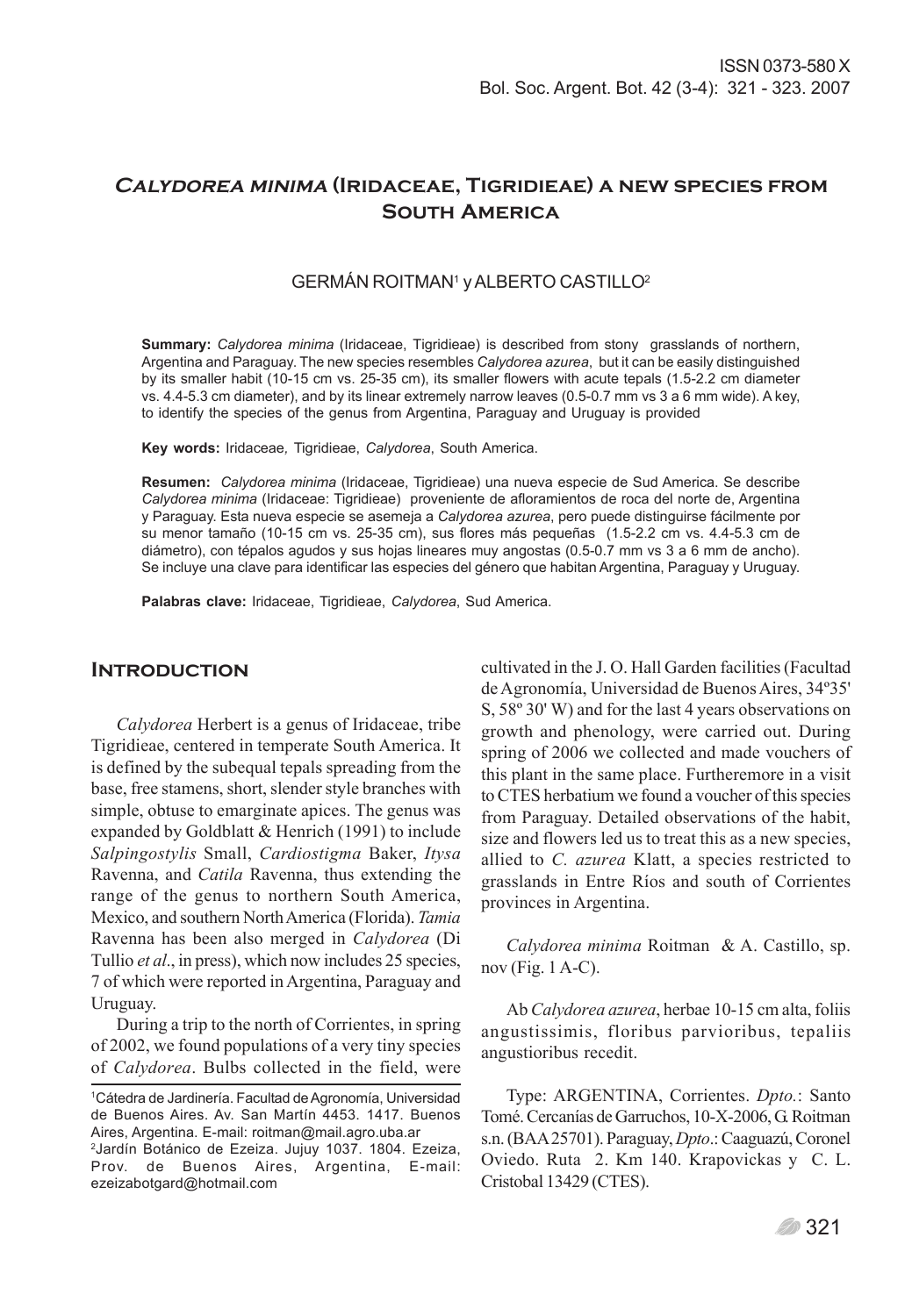

**Fig. 1.** *Calydorea minima* Roitman et A. Castillo. **A.** Plant; **B.** Flower fron view; **C.** Detail of the free stamens and the style. From the holotype, Roitman, s.n. (BAA 25701).

Herb, 10-15 cm high. Bulb subglobose, 8-12 mm wide, covered by dark-brown, membranous coats, prolonged upwards into a neck. Leaves 1-2, 6-8 cm long, 0.5-0.8 mm wide plicate, linear, green at anthesis, erect, 6-8 cm long, 0.5-0.8 mm wide. Inflorescence a 1-2 -flowered rhipidium; spathes green, the outer 2- 2.5 cm long, the inner 1-1.8 cm long. Flower 1.5-2.2 cm diameter, lilac with violet dots and a yellow stripe at the base, radially symmetrical, 1.5-2.2 cm diameter. Outer tepals  $0.7 - 1.1 \times 0.3 - 0.5$  cm, oblanceolate, with acute apex,  $0.7 - 1.1 \times 0.3 - 0.5$  cm; inner tepals  $0.6 - 1.0$ x 0.3-0.6 cm, elliptic, with acute apex, 0.6-1.0 x 0.3-0.6 cm. Filaments 1-1.5 mm long free, yellow 1-1.5 mm long; anthers 2.5-3 mm long linear, curved at dehiscence, 2.5-3 mm long. Pollen yellow. Ovary 3-4 x 1-2.5 mm. Style 2 mm long ,yellow 2 mm long, with truncated branches, 2.5-3.2 mm long. Capsule 0.7-1

cm x 0.4-0.6 mm globose 0.7-1 cm x 0.4-0.6 mm, seeds angled, 1mm long light brown, 1mm long.

This new species resembles *Calydorea azurea*

which has flowers of the same color, but it can be easily distinguished from *C. azurea* by its smaller habit (10-15 cm vs. 25-35 cm), its linear, extremely narrow leaves (0.5-0.7 mm vs 3 a 6 mm wide), its smaller flowers (1.5-2.2 cm diameter vs. 4.4-5.3 cm diameter), and by its acute apex of the tepals (vs. rounded apex tepals).

*Distribution and Ecology.* It is found near Garruchos (Argentina, Corrientes), in stony grasslands, growing with *Cypella hauthalii* (Kuntze) R.C.Foster subsp. *opalina* Ravenna and *Cypella laeta* Ravenna, and in the South of Paraguay.

Etymology: It is the smallest species in the genus.